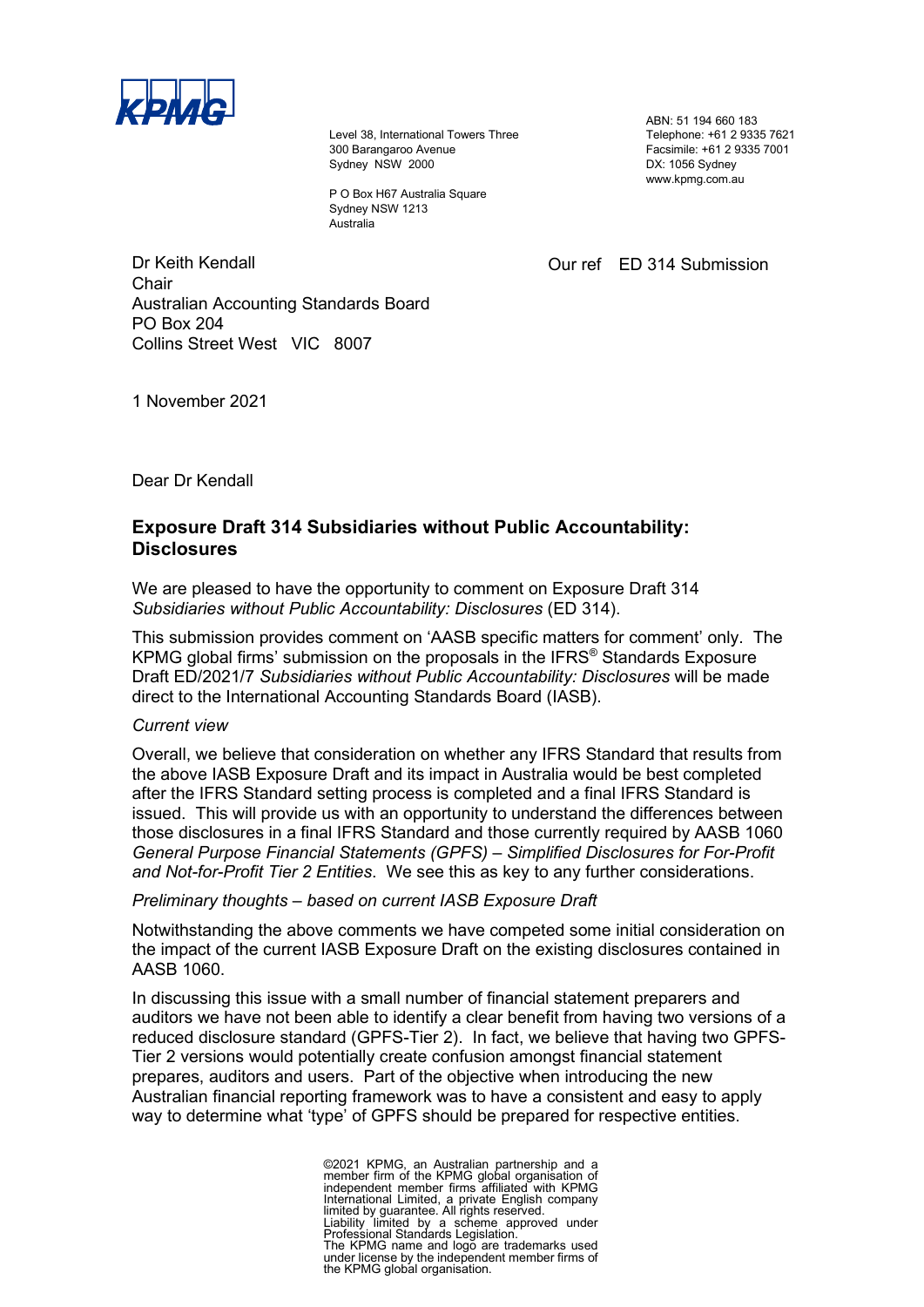

With only one reduced disclosure standard (GPFS-Tier 2), Australia will need to determine whether to adopt the yet to be finalised IFRS Standard or retain the current AASB 1060 with or without amendment.

We would continue to support the current guidance in AASB 1053 *Application of Tiers of Australian Accounting Standards* – where for, for-profit private sector entities, public accountability is the only test to determine whether an entity, that is required to prepare GPFS, is able to apply either Tier 1 or Tier 2.

It is our preliminary view that for Australia the current AASB 1060 should be replaced by the final IFRS Standard. This would be subject to further consideration of a final IFRS Standard which may result from the current IASB Exposure Draft. In addition, the following is relevant to this discussion:

- Adoption of IFRS Standards as issued by the IASB as the basis of preparation of Australian Accounting Standards is consistent with the directive from the Financial Reporting Council (FRC).
- We acknowledge that the current IASB Exposure Draft contains more disclosures than the existing AASB 1060. Both these documents have been compiled using a similar process – i.e., both were developed based on the disclosure requirements of the IFRS for SMEs Standard.
- From a review of these additional disclosures in the IASB Exposure Draft a number result from the IASB's process being based on a working draft of the (yet to be finalised) updated IFRS for SMEs Standard, incorporating the new revenue and leases standards and changes to financial instruments accounting to align more closely with the recognition and measurement requirements in IFRS Standards.
- In accordance with the FRC directive it would be difficult to argue that the Australian environment is different from other jurisdictions – i.e., so as to try to support a view that less disclosure in Australia is appropriate.
- We note that the IASB Exposure Draft focuses on subsidiaries, which are not publicly accountable, of a parent that prepares IFRS compliant consolidated financial statements available for public use. The current AASB 1060 focuses on any entity that is not publicly accountable.

We do not believe entities that are not subsidiaries as a 'separate class', having different types of users, such that different reporting requirements could be argued. In fact, for subsidiaries that do have a parent that prepares IFRS compliant consolidated financial statements available for public use, many users may seek out the parent consolidated financial statements given various group structures and guarantee arrangements etc. This could lead to a view that users of financial statements where the entity is not part of a group may place more reliance on the entity's financial statements. As such a second GPFS-Tier 2 reduced disclosure standard (with fewer disclosures than any IFRS Standard) would not be supportable.